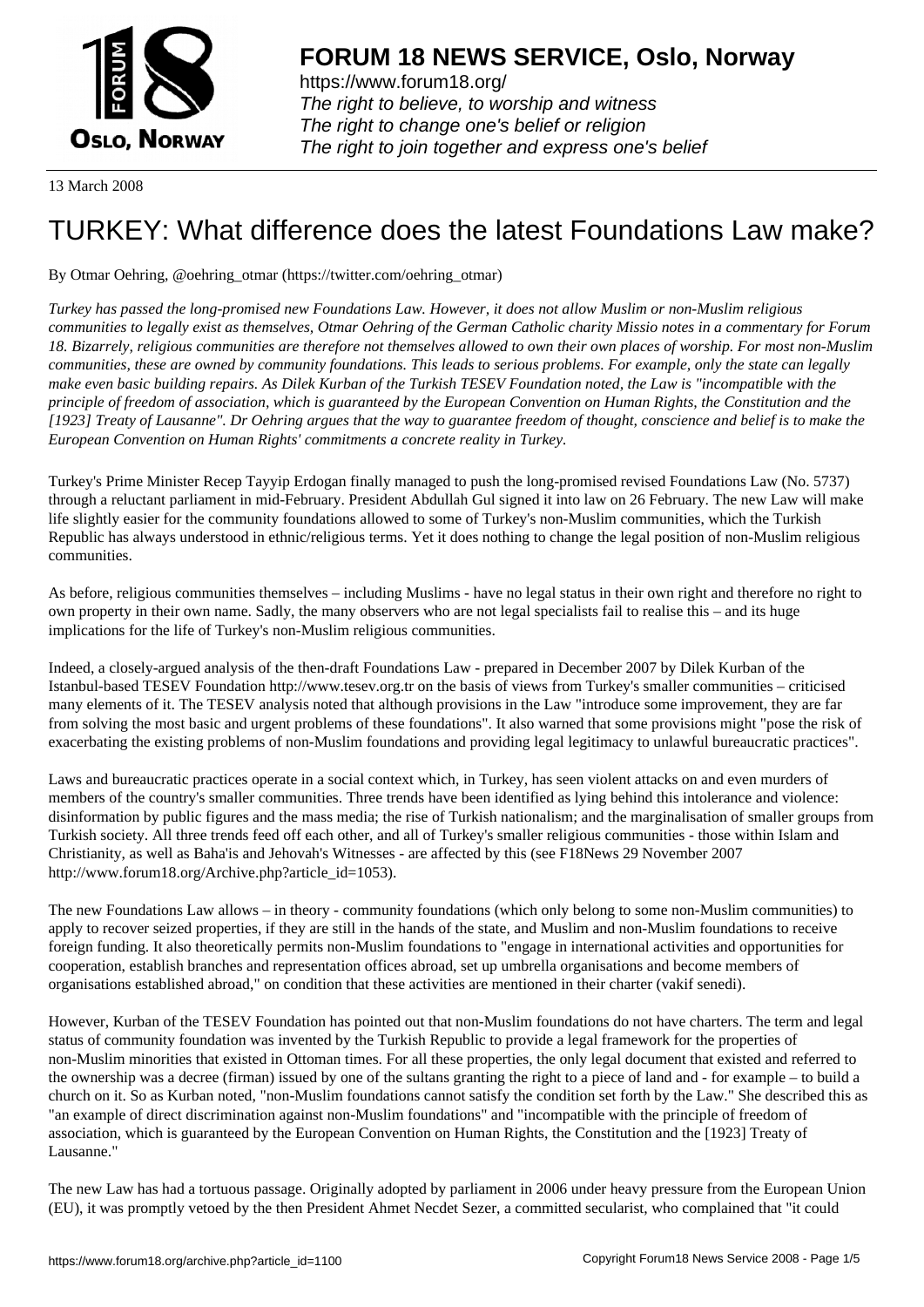Figure 10 July 2007 http://www.forumlarticle.com/article\_id=990). After the July 2007 paraticle  $\mu$ appointment of a new president, work on the Foundations Law was revived. The text approved by parliament in early February 2008 was the same as the text vetoed by President Sezer.

Media reports indicate that unhappiness over the new Foundations Law remained endemic, with many in the ruling party, the Justice and Development Party (AKP), opposed. Also opposed were members of other parties, especially the Republican People's Party (CHP) and the Nationalist Movement Party (MHP). Erdogan was probably afraid to go any further than he did. Many thought earlier that he was prepared to end smaller religious communities' problems, especially over their "seized properties", but it seems he thought this would have been too costly for the state in financial compensation to those communities. Few in society would have welcomed large-scale state compensation for injustices such as property seizures.

It is possible to argue that some good will come of this Law – at the least it demonstrates that the current government is keen to show that it is concerned for the country's non-Muslim communities. Yet whether this is a real concern or merely a show for the outside world is not known.

The new Law covers foundations of all kinds - including Muslim foundations - under the control of the Directorate-General for Foundations, not only those allowed to some of Turkey's non-Muslim communities. Many Muslim foundations exist, for example those that offer food to the poor in exchange for their prayers for the deceased founder. In recent years many large companies have launched charitable foundations. But the focus of most comment, inside and outside Turkey, has been on the foundations of the non-Muslim communities.

Mosques are mostly the property of the so-called Diyanet Vakfi, which is a foundation (vakif) under the Civil Code, established on 13 March 1975. Its purpose is to foster knowledge of Islam and religion, to build mosques where necessary, and to support people in need (see its website http://www.diyanetvakfi.org.tr). The President of the board is Professor Ali Bardakoglu, who also heads the Presidency of Religious Affairs, or Diyanet (see F18News 12 October 2005 http://www.forum18.org/Archive.php?article\_id=670). There are also mosques which are owned by, for example, municipalities.

The non-Muslim religious communities are generally not allowed to own property – the handful of exceptions are those that have slipped through over the years and exist in a legal grey zone (see F18News 13 December 2005 http://www.forum18.org/Archive.php?article\_id=704). For example, the Istanbul Protestan Kilisesi Vakfi (http://www.ipkv.org) was founded on 10 November 1999. According to the State Gazette, this gained legal recognition on 24 June 2001 in accordance with the Civil Code.

However, Article 101 of the Civil Code does not allow the establishment of a foundation with a religious goal. In 2005, the Supreme Court of Appeals in Ankara finally rejected the Seventh-day Adventist Church's application to establish a foundation, basing its judgment on Article 101. The Court found that the purpose of the foundation was to "meet the religious needs of Turkish citizens who adopt the beliefs of Seventh-day Adventists, and foreigners of the same belief who are domiciled or are temporarily staying in Turkey", which it regarded as unacceptable and illegal.

This argument could even be applied to the Diyanet Vakfi, whose goals include "fostering Islam and the building of mosques". The court's argument could also be applied to the Istanbul Protestan Kilisesi Vakfi and to the Syriac Catholic Church Foundation. This latter foundation uses property in Istanbul seized from the Jesuits. According to the Turkish state, this is now the property of the State Treasury and is separate from the Syriac Catholic community foundation.

In Ottoman times the then existing non-Muslim communities were allowed to acquire property on the basis of a firman issued by the Sultan. These covered only Armenian Catholic, Armenian Apostolic, Armenian Protestant, Bulgarian Orthodox, Chaldean Catholic, Georgian Catholic, Greek Catholic, Greek Melkite Orthodox, Jewish, Syriac Catholic, Syriac Orthodox and Syriac Protestant foundations. After the foundation of the Turkish Republic in 1923, community foundations were created by the state as a legal framework for those properties. Such foundations typically owned not just places of worship but religious colleges, hospitals, orphanages and old people's homes. Some have been given property since 1923 – such as private homes bequeathed to foundations in wills – which they use as sources of funds, but most properties are directly used to provide community services.

The situation of Latin-rite Catholics is different, as they were in Ottoman times under the protection of the non-Turkish "Powers". Therefore the Latin-rite Catholic Church has today no community foundations, which is a major problem. Land-titles do exist for many Latin-rite Catholic properties, but it is unclear whether or not these are recognised by the state. This is because the Turkish state does not legally recognise either the Latin-rite Catholic Church or Catholic religious orders. And an owner who does not legally exist cannot legally own property.

No new community foundations have been permitted to be started since the state created the legal framework of community foundations. Because of the origins and ethnic/religious ownership of the community foundations, this perpetuates the Ottoman-era idea that people of one ethnicity can only belong to one faith. So, ethnic Turks cannot be anything other than Sunni Muslims (preferably Sunni rather than Alevi). Turkish nationalists today strongly promote this idea, which has dangerous consequences for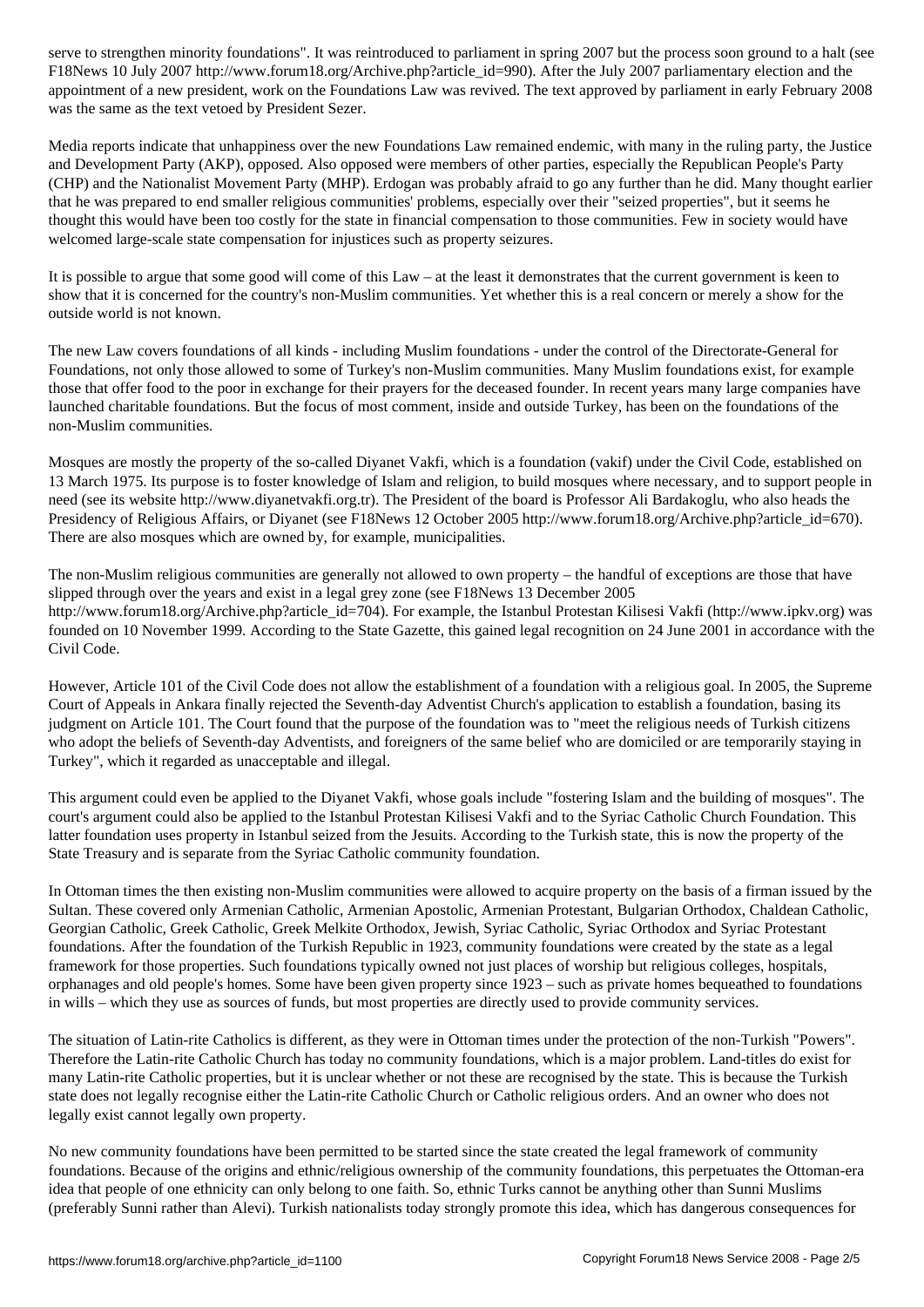http://www.forum18.org/Archive.php?article\_id=1053).

Turkish government hostility to non-Muslim communities led over the decades since the foundation of the Republic to tight control over the Boards which ran the community foundations, a de facto ban on maintaining their property in good repair and the stripping away of much of the property under various pretexts. The state would often remove Board members it did not like.

If all the Board members died the state would often prevent new members being appointed and seize the property. The state often argued that a community foundation no longer needed its facilities and confiscated them. The TESEV report notes that the Greek Orthodox have suffered the most from such seizures – they say 24 community foundations and hundreds of properties they owned have been seized. One Greek Orthodox community foundation had its property on one of the Princes' Islands seized and handed to a Muslim foundation, which the Greek Orthodox are still trying to challenge through the courts (see F18News 18 January 2007 http://www.forum18.org/Archive.php?article\_id=901).

The European Court of Human Rights (ECtHR) in January 2007 found in favour of a Greek Orthodox community foundation (Fener Rum Erkek Lisesi Vakfi), whose high school buildings had been seized. The ECtHR imposed a large fine on the Turkish government. In the similar case of the Armenian Yedikule Surp Pirgic Ermeni Hastanesi Vakfi, the Turkish government in June 2007 reached a friendly settlement with the foundation (see F18News 10 July 2007 http://www.forum18.org/Archive.php?article\_id=990). The Greek Orthodox foundation has received the fine awarded by the ECtHR, which so far as the foundation is concerned settles the case, and the Armenian foundation has now received both its costs and the return of its buildings.

Such arbitrary seizures seem to have stopped in recent years, though lack of information about every community foundation makes it difficult to be sure. Muslim foundations have faced no such problems.

The new Law will – at least in theory – allow community foundations to apply to recover these "seized properties", provided they are still in the hands of the state. This is a positive step. However, thousands of community foundation buildings – now worth millions of Euros – were seized by the state over decades and have now been sold on to third parties. The new Law makes no provision for their return or for possible compensation in lieu.

However, one Turkish observer suggested to Forum 18 on 12 March that – as in the cases of the Greek Orthodox Fener Rum Erkek Lisesi Vakfi and Armenian Yedikule Surp Pirgic Ermeni Hastanesi Vakfi – the ECtHR in Strasbourg is now the best route to resolving past property seizures. This suggestion matches my own observations of the situation (see F18News 18 January 2007 http://www.forum18.org/Archive.php?article\_id=901).

The government's insistence that only non-Muslim communities recognised before 1923 can own property leads to the bizarre consequence that a religious community and its leaders have no legal control over the worship buildings they use. In hierarchical communities – such as the Orthodox and Eastern Catholic Churches – this means the bishop has no control over places of worship. Normally, such leaders do have jurisdiction over their community's property.

The Greek Orthodox Ecumenical Patriarchate in Istanbul's Fener District – the seat of the most senior cleric in the Orthodox world – has no legal status and does not own its own headquarters. A community foundation owns the land and the older buildings – including the Patriarchal Church of St George. But the legal status of the imposing new patriarchal offices – which the Turkish authorities allowed to be rebuilt only in the late 1980s, nearly fifty years after they were burnt down – has never been clarified. The building is not listed on the land register.

The building of the Halki Seminary – the Greek Orthodox Ecumenical Patriarchate's world-renowned theological college until, along with the Armenian Seminary, it was forced to close by the government in 1971 – also remains in the hands of a community foundation. If, as the Patriarchate sincerely hopes, the government allows it to reopen, again the Church which uses the building will not be the formal owner of it.

The Greek Orthodox Patriarchate – as the Turkish state refuses to use the word "Ecumenical" - is described on the land register as the formal owner only of a handful of properties. Yet the Turkish authorities refuse to acknowledge even this direct ownership. Indeed, a case over a directly-owned orphanage at Buyukada is now with the ECtHR in Strasbourg.

Perhaps it is Islam's lack of a formal hierarchy that leads Turkish officials to fail to recognise that other religious communities may be structured differently. In particular, they fail to understand the needs of hierarchically-organised religious communities.

The particular problem for places of worship owned by community foundations is that the religious community cannot even repair holes in the roof, or repaint the interior, let alone restore or extend them. Under the Treaty of Lausanne, which enshrined ethnic/religious community rights, such repairs are the responsibility of the state. The Directorate-General for Foundations had to decide if such repairs were necessary – and invariably said they were not. State hostility to non-Muslim communities since 1923 has meant that the state has undertaken no such repairs. The state was waiting until such properties fell apart and all the people died or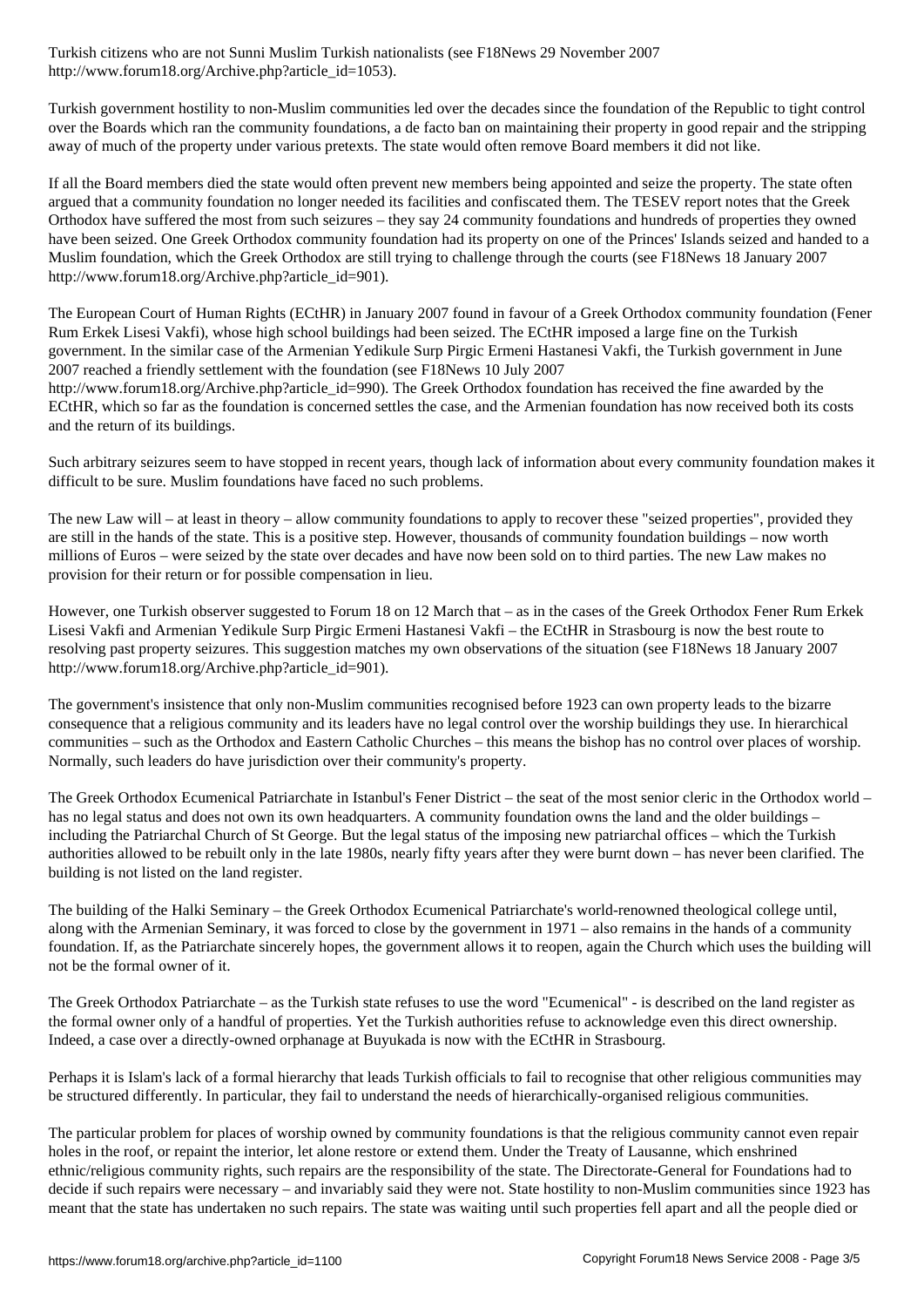Officials have recently pledged to repair community foundations' property, but it is unknown if they will keep their word.

For decades priests were afraid to go ahead and make even urgent repairs unilaterally when churches needed them. Such fear was even more engrained in schools, which are forced to have an ethnic Turk as deputy director. Since the 1990s, such redecoration or repairs require municipal approval, which has gradually become easier to obtain. The police normally turn a blind eye to these breaches of the law.

Yet such petty controls are absurd. Either the state should carry out repairs, in which case it should make sure properties are well-maintained, or should leave the community foundations to get on with them unobstructed.

The new Law should make it easier for community foundations to sell their properties if they wish to and use the money to maintain other properties.

The refusal to allow non-Muslim communities legal status as such leaves them vulnerable over property. Religious communities without community foundations – such as the Latin-rite Catholics or the Presbyterian Churches, as well as communities that have existed in Turkey only recently, such as Baha'is, Jehovah's Witnesses and many Protestant denominations – have only a precarious legal hold on their property that could be challenged in court by malicious officials or individuals.

Latin-rite Catholics (a special case owing to their pre-1923 status) own their churches and some other property directly, but as indicated above with little legal security.

A change to the Associations Law in 2004 allowed religious communities to gain legal status as associations, a route recently followed – albeit with difficulty - by some Protestants and Jehovah's Witnesses (see F18News 12 October 2005 http://www.forum18.org/Archive.php?article\_id=670). In theory such associations have legal personality and can own property in their own name, though religious communities have problems asserting these rights.

Protestant churches built by individual pastors in recent years have often been subjected to protracted and tortuous legal battles to be allowed to use them officially. Some have been successful, though again the legal ownership and use is never secure in law. Other Protestant churches meet in what is officially domestic or office premises – which technically is illegal.

Turkey missed an opportunity to resolve the lack of legal status for non-Muslim communities and the impossibility for them to gain secure property rights. In 2003 an official in the Foreign Ministry in Ankara asked a respected Istanbul law professor to prepare a draft Foundations Law that would have resolved these problems. The idea was to remove the restrictions through an amended law in a quiet way, so as not to arouse the attention and wrath of Islamists and nationalists. The authorities later suppressed or – to put it more mildly – buried this proposed draft. The issue was too hot for them.

It remains to be seen how this new Foundations Law will be implemented. Some members of the smaller communities have already complained – as did the TESEV report – of Article 2 (2), which specified that "reciprocity shall be reserved in the implementation of this law". They question the inclusion of this Article, given that the foundations were established and are run by Turkish citizens for Turkish citizens. They fear the government will use the continuing (and unjust) restrictions on Greece's Turkish and Muslim population to allow it to wriggle out of respecting the rights of its non-Muslim communities.

The TESEV report reserved perhaps its fiercest criticism for Article 5 (1), which subjects new foundations to the provisions of the Civil Code. Given the effective ban in its Article 101 (4) on foundations pursuing religious goals, this bars religious communities from directly establishing foundations and using them to acquire and maintain places of worship. The TESEV report insisted this violates freedom of association and called for the Article to be removed from the Law. Yet, when the Law was adopted, the Article remained. This remains a potential problem for the Protestant and other religious communities who gained legal status as associations in recent years.

So Turkey's non-Muslim communities will not be able to gain the right to buy, sell and maintain places of worship and other property through the new Foundations Law, as this right is reserved exclusively for the existing community foundations. Their basic position has remained unchanged. They are still not free to – in accordance with international human rights standards - act as they like, do what they want to do, or organise themselves as they choose.

Abolishing Article 101 (4) of the Civil Code would be a start, but many argue that without the removal from the Turkish Constitution of the provision enshrining secularism – or even better, reshaping it to fully incorporate Article 9 of the European Convention on Human Rights - this too would not be enough. As a revision of the Constitution is already being discussed, amid many delays, this could in theory be done.

In my view, the best method to introduce true religious freedom in Turkey would be to introduce into the Constitution commitments to religious freedom in line with Article 9 of the European Convention on Human Rights – which came into force for Turkey in